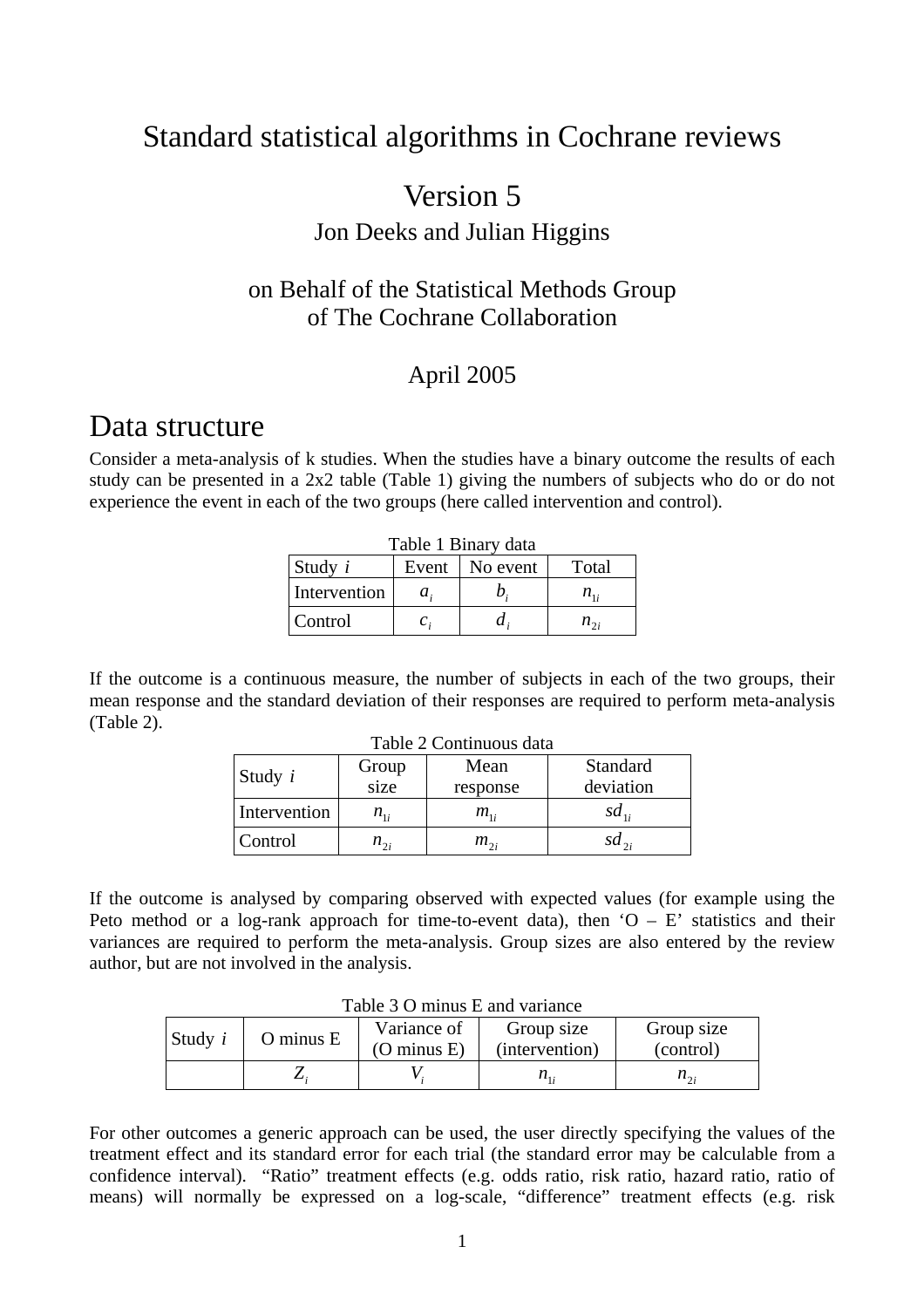difference, differences in means) will normally be expressed on their natural scale. Group sizes can optionally be entered by the review author, but are not involved in the analysis.

| Tuoto – Ochere uutu |             |                                     |                |              |  |
|---------------------|-------------|-------------------------------------|----------------|--------------|--|
| Study $i$           | Estimate of | Standard error of                   | Group size     | Group size   |  |
|                     | effect      | estimate                            | (intervention) | (control)    |  |
|                     |             | $\hat{\phantom{a}}$<br>$SE\{\theta$ | $n_{1}$        | $n_{\gamma}$ |  |

Table 4 Generic data

# Formulae for individual studies

## Individual study responses: binary outcomes

### **Peto odds ratio**

For study *i* denote the cell counts as in Table 1, and let  $n_{1i} = a_i + b_i$ ,  $n_{2i} = c_i + d_i$ , and  $N_i = n_{1i} + n_{2i}$ . For the Peto method the individual odds ratios are given by

$$
OR_{Peto,i} = \exp\left\{\frac{Z_i}{V_i}\right\}.
$$

The logarithm of the odds ratio has standard error

$$
\mathrm{SE}\left\{\ln\left(OR_{Peto,i}\right)\right\} = \sqrt{\frac{1}{V_i}} \ ,
$$

where  $Z_i$  is the 'O – E' statistic:

$$
Z_i = a_i - \mathrm{E}\big[a_i\big],
$$

with

$$
E[a_i] = \frac{n_{1i}(a_i + c_i)}{N_i}
$$

(the expected number of events in the intervention group), and

$$
V_i = \frac{n_{1i}n_{2i}(a_i + c_i)(b_i + d_i)}{N_i^2(N_i - 1)}
$$

(the hypergeometric variance of  $a_i$ ).

### **Odds ratio**

For methods other than the Peto method, the odds ratio for each study is given by

$$
OR_i = \frac{a_i d_i}{b_i c_i},
$$

the standard error of the log odds ratio being

$$
SE\{\ln (OR_i)\} = \sqrt{\frac{1}{a_i} + \frac{1}{b_i} + \frac{1}{c_i} + \frac{1}{d_i}}.
$$

### **Risk ratio**

The risk ratio for each study is given by

$$
RR_i = \frac{a_i / n_{1i}}{c_i / n_{2i}},
$$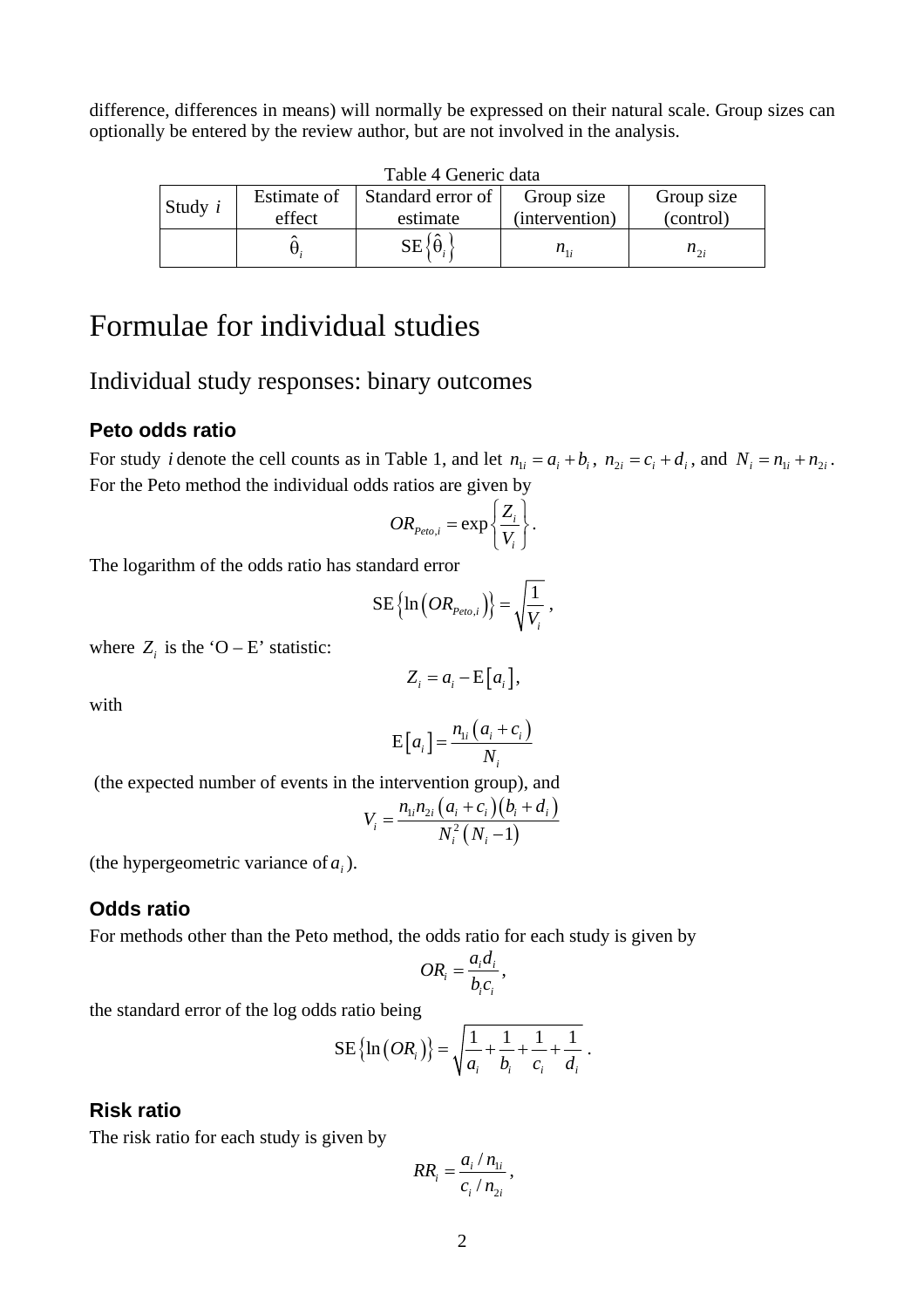the standard error of the log risk ratio being

$$
SE\left\{\ln\left(RR_i\right)\right\} = \sqrt{\frac{1}{a_i} + \frac{1}{c_i} - \frac{1}{n_{1i}} - \frac{1}{n_{2i}}}.
$$

#### **Risk difference**

The risk difference for each study is given by

$$
RD_i = \frac{a_i}{n_{1i}} - \frac{c_i}{n_{2i}},
$$

with standard error

$$
SE\{RD_i\} = \sqrt{\frac{a_i b_i}{n_{1i}^3} + \frac{c_i d_i}{n_{2i}^3}}.
$$

#### **Empty cells**

Where zeros cause problems with computation of effects or standard errors, 0.5 is added to all cells  $(a_i, b_i, c_i, d_i)$  for that study, except when  $a_i = c_i = 0$  or  $b_i = d_i = 0$ , when the relative effect measures *OR<sub>i</sub>* and *RR<sub>i</sub>* are undefined.

## Individual study responses: continuous outcomes

Denote the number of subjects, mean and standard deviation as in Table 2, and let

$$
N_i = n_{1i} + n_{2i}
$$

and

$$
s_i = \sqrt{\frac{(n_{1i} - 1)sd_{1i}^2 + (n_{2i} - 1)sd_{2i}^2}{N_i - 2}}
$$

be the pooled standard deviation across the two groups.

### **Difference in means (mean difference)**

The difference in means (referred to as mean difference) is given by

$$
MD_i = m_{1i} - m_{2i},
$$

with standard error

$$
SE\{MD_i\} = \sqrt{\frac{sd_{1i}^2}{n_{1i}} + \frac{sd_{2i}^2}{n_{2i}}}.
$$

#### **Standardised difference in means (standardised mean difference)**

There are several popular formulations of the standardised mean difference. The one implemented in Cochrane reviews is Hedges adjusted g, which is very similar to Cohen's d, but includes an adjustment for small sample bias

$$
SMD_i = \frac{m_{1i} - m_{2i}}{s_i} \left( 1 - \frac{3}{4N_i - 9} \right),
$$

with standard error

$$
SE\{SMD_i\} = \sqrt{\frac{N_i}{n_{1i}n_{2i}} + \frac{SMD_i^2}{2(N_i - 3.94)}}.
$$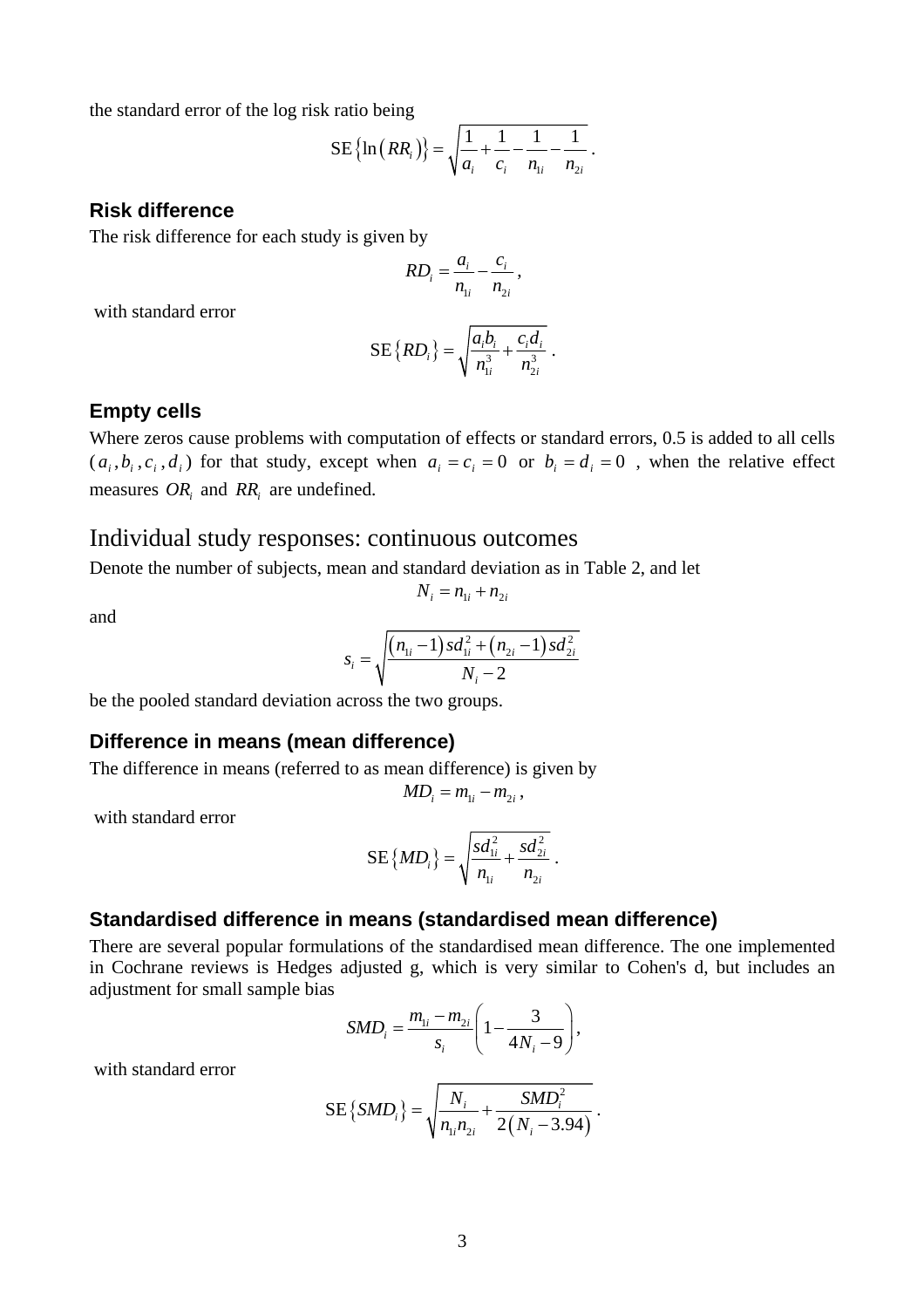## Individual study responses: O – E and variance

For study *i* the effect estimate is given by

$$
\hat{\Theta}_i = \frac{Z_i}{V_i},
$$

with standard error

$$
\text{SE}\left\{\hat{\Theta}_i\right\} = \sqrt{\frac{1}{V}} \; .
$$

The effect estimate is either of a log odds ratio or a log hazard ratio, depending on how the observed and expected values were derived.

## Individual study responses: Generic method

As the user directly enters the treatment effects and their standard errors no further processing is needed. All types of treatment effects are eligible for this method, but it might be most useful when treatment effects have been calculated in a way which makes special consideration of design (e.g. cluster randomised and cross-over trials), are adjusted for other effects (adjusted effects from nonrandomised studies) or are not covered by existing methods (e.g. ratios of means, relative event rates).

## Pooling methods

### Mantel-Haenszel methods for combining trials

### **Odds ratio**

The Mantel-Haenszel pooled odds ratio is given by

$$
OR_{MH} = \frac{\sum w_{MH,i} OR_i}{\sum w_{MH,i}},
$$

where each study's odds ratio is given weight

$$
w_{MH,i} = \frac{b_i c_i}{N_i}.
$$

The logarithm of  $OR_{MH}$  has standard error given by

$$
SE\left\{\ln\left(OR_{MH}\right)\right\} = \sqrt{\frac{1}{2}\left(\frac{E}{R^2} + \frac{F+G}{RS} + \frac{H}{S^2}\right)},
$$

where

$$
R = \sum \frac{a_i d_i}{N_i}; \ S = \sum \frac{b_i c_i}{N_i};
$$
  
\n
$$
E = \sum \frac{(a_i + d_i) a_i d_i}{N_i^2}; \ F = \sum \frac{(a_i + d_i) b_i c_i}{N_i^2};
$$
  
\n
$$
G = \sum \frac{(b_i + c_i) a_i d_i}{N_i^2}; \ H = \sum \frac{(b_i + c_i) b_i c_i}{N_i^2}.
$$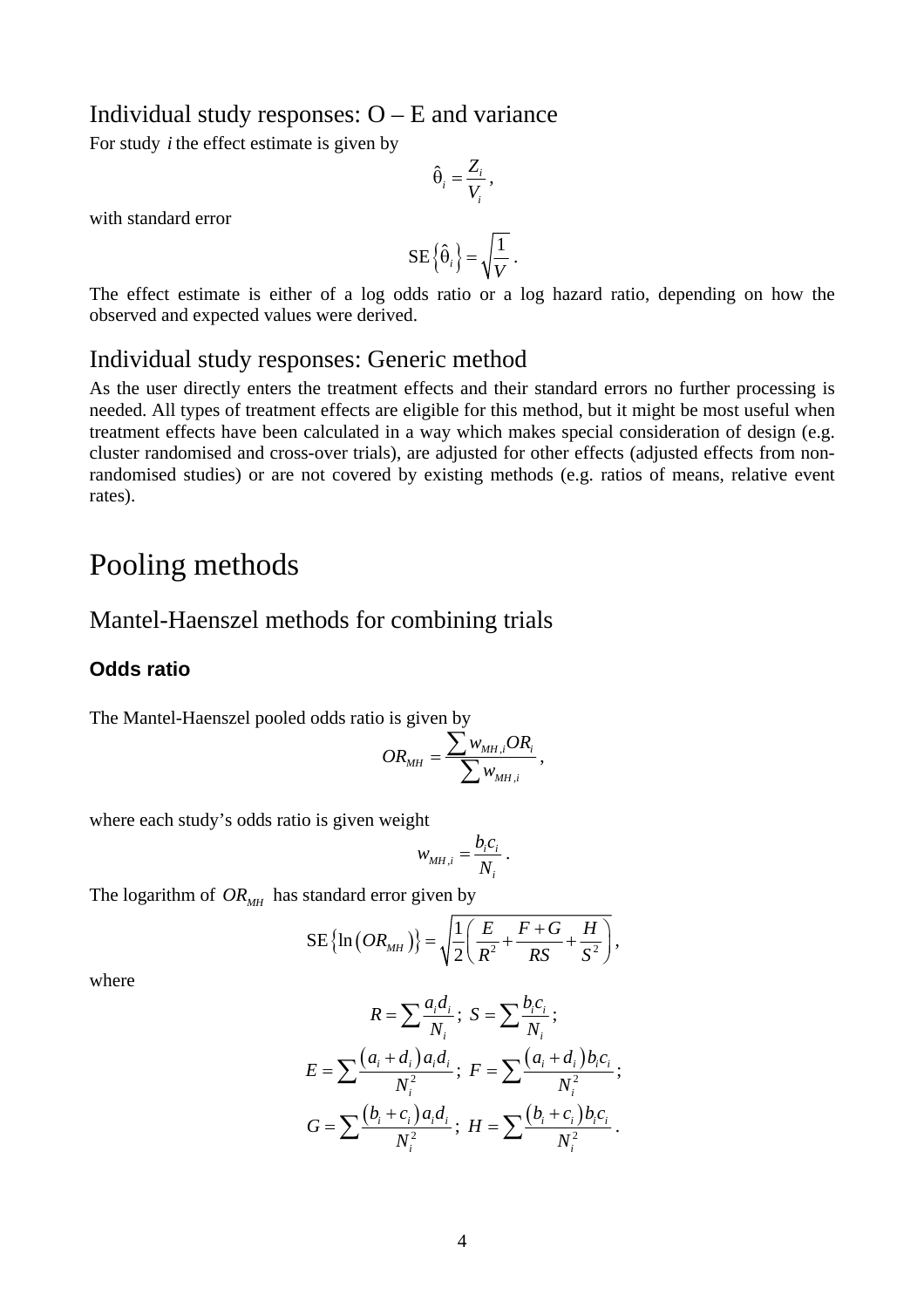### **Risk ratio**

The Mantel-Haenszel pooled risk ratio is given by

$$
RR_{MH} = \frac{\sum w_{MH,i}RR_i}{\sum w_{MH,i}},
$$

where each study's risk ratio is given weight

$$
W_{MH,i} = \frac{c_i \left( a_i + b_i \right)}{N_i}.
$$

The logarithm of  $RR_{MH}$  has standard error given by

$$
SE\left\{\ln\left(RR_{MH}\right)\right\} = \sqrt{\frac{P}{RS}}\,,
$$

where

$$
P = \sum \frac{n_{1i}n_{2i}(a_i + c_i) - a_ic_iN_i}{N_i^2}; \ R = \sum \frac{a_in_{2i}}{N_i}; \ S = \sum \frac{c_in_{1i}}{N_i}.
$$

### **Risk difference**

The Mantel-Haenszel pooled risk difference is given by

$$
RD_{MH} = \frac{\sum w_{MH,i} RD_i}{\sum w_{MH,i}},
$$

where each study's risk difference is given weight

$$
W_{MH,i} = \frac{n_{1i}n_{2i}}{N_i}.
$$

 $RD<sub>MH</sub>$  has standard error given by

$$
\text{SE}\left\{RD_{MH}\right\} = \sqrt{\frac{J}{K^2}} \ ,
$$

where

$$
J = \sum \frac{a_i b_i n_{2i}^3 + c_i d_i n_{1i}^3}{n_{1i} n_{2i} N_i^2}; \ K = \sum \frac{n_{1i} n_{2i}}{N_i}.
$$

#### **Test for heterogeneity**

The heterogeneity statistic is given by

$$
Q_{MH} = \sum w_i \left( \hat{\theta}_i - \hat{\theta}_{MH} \right)^2,
$$

where  $\hat{\theta}$  represents a log odds ratio, log risk ratio or risk difference and the  $w_i$  are the weights calculated as  $1/SE\{\hat{\theta}_i\}^2$  rather than the weights used for the Mantel-Haenszel meta-analyses. Under the null hypothesis that there are no differences in treatment effect among trials this follows a chi-squared distribution with  $k-1$  degrees of freedom (where k is the number of studies contributing to the meta-analysis).

The statistic  $I^2$  is calculated as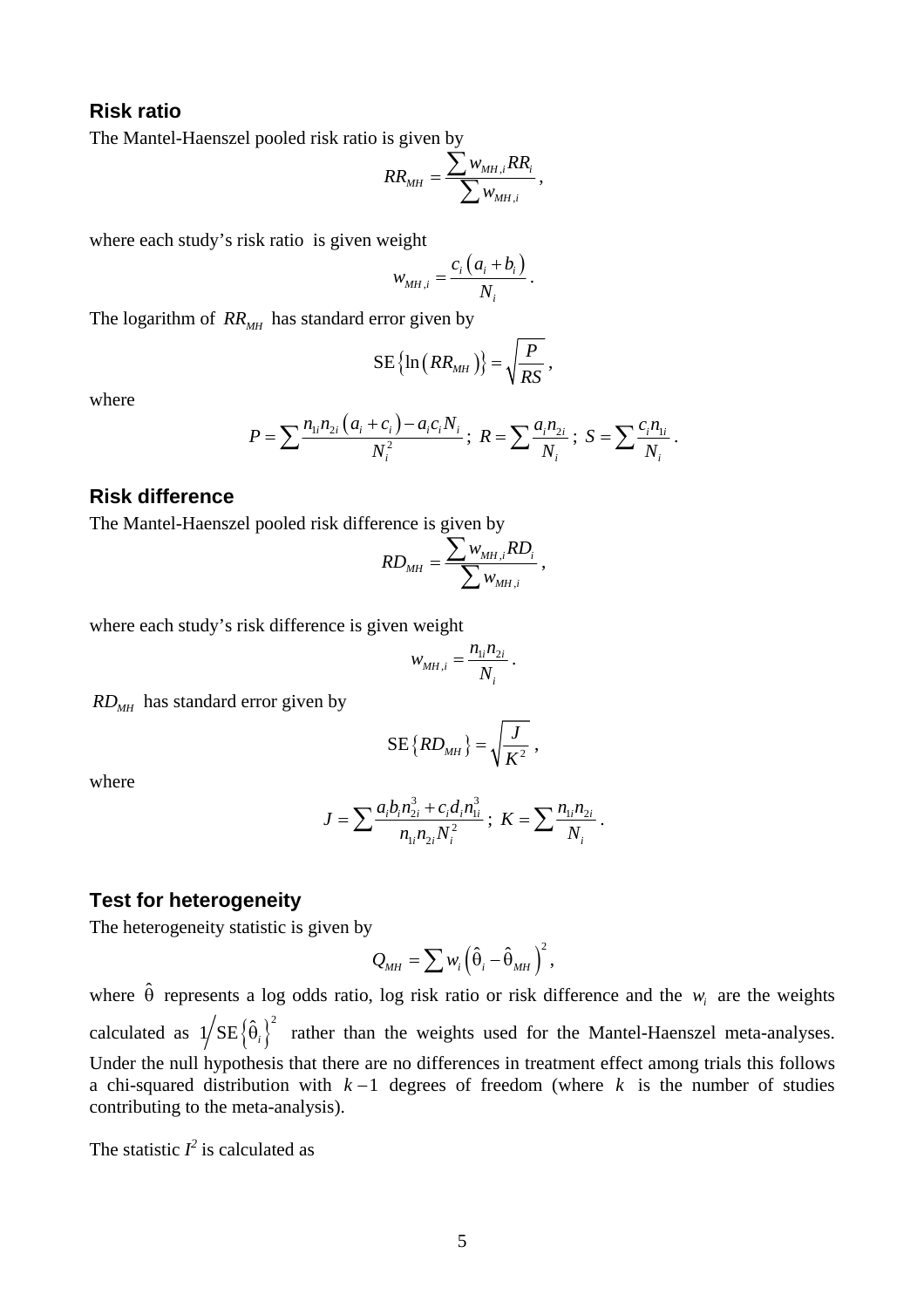$$
I^{2} = \max \left\{ 100\% \times \frac{Q_{MH} - (k-1)}{Q_{MH}}, 0 \right\}
$$

This measures the extent of inconsistency among the studies' results, and is interpreted as approximately the proportion of total variation in study estimates that is due to heterogeneity rather than sampling error.

### Inverse-variance methods for combining trials

Inverse-variance methods are used to pool log odds ratios, log risk ratios and risk differences as one of the analysis options for binary data, to pool all mean differences and standardised mean differences for continuous data, and also for combining treatment effects in the generic method. In the general formula the treatment effect is denoted by  $\hat{\theta}_i$  which is the trial's log odds ratio, log risk ratio, risk difference, mean difference or standardised mean difference, or the estimate of treatment effect in the generic method. The individual effect sizes are weighted according to the reciprocal of their variance (calculated as the square of the standard error given in the individual study section above) giving

$$
w_i = \frac{1}{\left(\text{SE}\left\{\hat{\theta}_i\right\}\right)^2}.
$$

These are combined to give a pooled estimate

$$
\hat{\Theta}_{IV} = \frac{\sum w_i \hat{\Theta}_i}{\sum w_i},
$$

with

$$
\text{SE}\left\{\hat{\theta}_{IV}\right\} = \frac{1}{\sqrt{\sum w_i}}.
$$

The heterogeneity statistic is given by a similar formula as for the Mantel-Haenszel method, using the inverse variance form of the weights,  $w_i$ 

$$
Q_{IV} = \sum w_i \left( \hat{\theta}_i - \hat{\theta}_{IV} \right)^2.
$$

Under the null hypothesis that there are no differences in treatment effect among trials this follows a chi-squared distribution with  $k-1$  degrees of freedom (where k is the number of studies contributing to the meta-analysis).  $I^2$  is calculated as

$$
I^{2} = \max \left\{ 100\% \times \frac{Q_{IV} - (k-1)}{Q_{IV}}, 0 \right\}.
$$

### Peto's method for combining trials

Here, the overall odds ratio is given by

$$
OR_{Peto} = \exp\left\{\frac{\sum V_i \ln\left(OR_{Peto,i}\right)}{\sum V_i}\right\},\,
$$

where the odds ratio  $OR_{p_{eto,i}}$  is calculated using the approximate method described in the individual trial section, and  $V_i$  are the hypergeometric variances.

The logarithm of the odds ratio has standard error

$$
\text{SE}\left\{\ln\left(OR_{\scriptscriptstyle{Peto}}\right)\right\} = \frac{1}{\sqrt{\sum V_i}}.
$$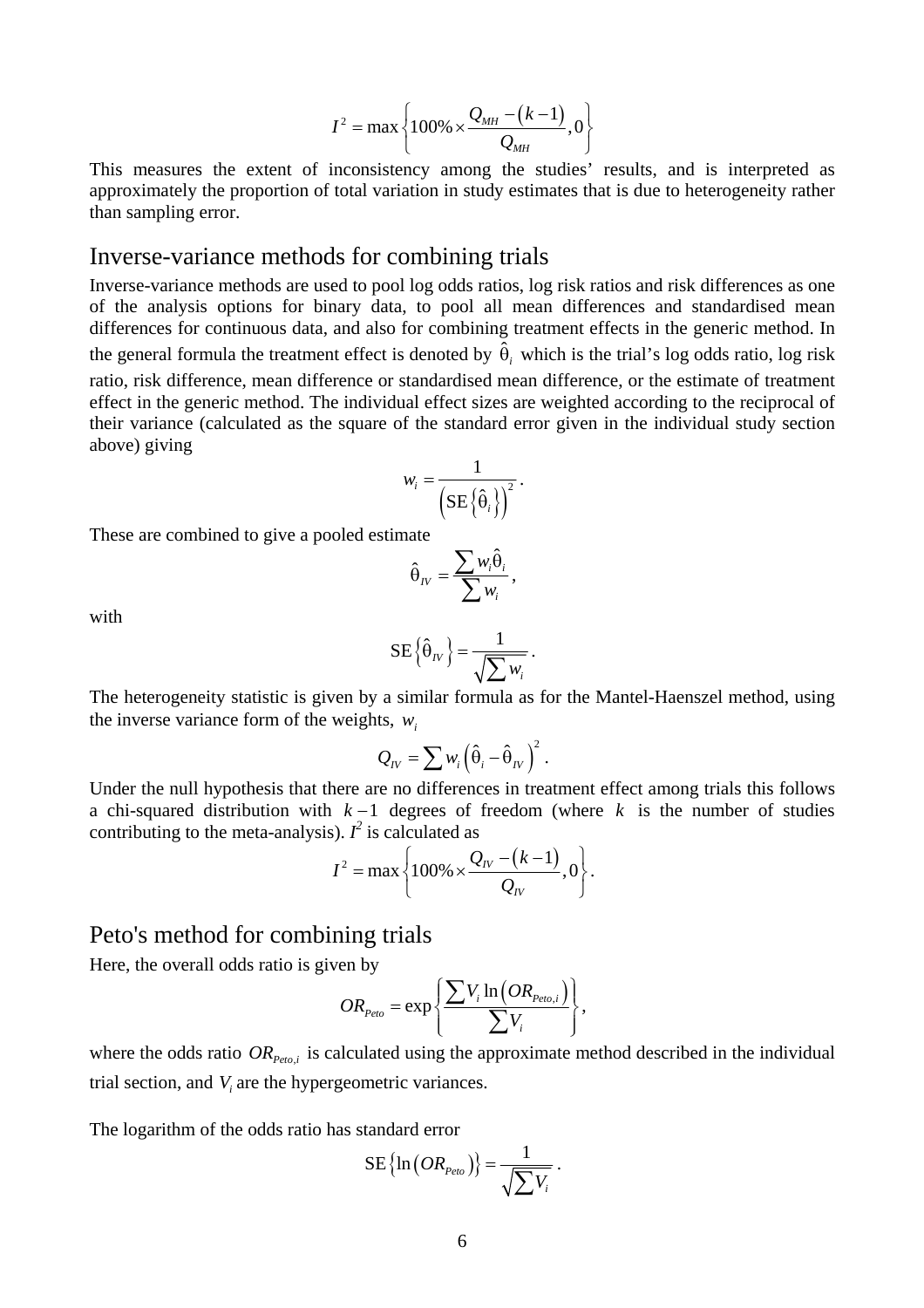The heterogeneity statistic is given by

$$
Q_{Peto} = \sum V_i \left\{ \left( \ln OR_{Peto,i} \right)^2 - \left( \ln OR_{Peto} \right)^2 \right\}.
$$

Under the null hypothesis that there are no differences in treatment effect among trials this follows a chi-squared distribution with  $k-1$  degrees of freedom (where k is the number of studies contributing to the meta-analysis).  $I^2$  is calculated as

$$
I^{2} = \max \left\{ 100\% \times \frac{Q_{Peto} - (k-1)}{Q_{Peto}}, 0 \right\}.
$$

## O – E and variance method for combining trials

This is an implementation of the Peto method, which allows its application to time-to-event data as well as binary data. The overall effect estimate is given by

$$
\hat{\theta} = \exp\left\{\frac{\sum V_i \hat{\theta}_i}{\sum V_i}\right\},\
$$

where the estimate,  $\hat{\theta}_i$ , from study *i* is calculated from  $Z_i$  and  $V_i$  as for individual studies. The overall effect is either a log odds ratio or a log hazard ratio (the user should specify which).

The logarithm of the effect estimate has standard error

$$
\mathbf{SE}\left\{\hat{\theta}\right\} = \frac{1}{\sqrt{\sum V_i}}.
$$

The heterogeneity statistic is given by

$$
Q_{Peto} = \sum V_i \left( \hat{\theta}_i^2 - \hat{\theta}^2 \right).
$$

Under the null hypothesis that there are no differences in treatment effect among trials this follows a chi-squared distribution with  $k-1$  degrees of freedom (where k is the number of studies contributing to the meta-analysis).  $I^2$  is calculated as

$$
I^{2} = \max \left\{ 100\% \times \frac{Q_{Peto} - (k-1)}{Q_{Peto}}, 0 \right\}.
$$

## DerSimonian and Laird random-effects models

Under the random-effects model, the assumption of a common treatment effect is relaxed, and the effect sizes are assumed to have a distribution

$$
\theta_i \sim N(\theta, \tau^2).
$$

The estimate of  $\tau^2$  is given by

$$
\hat{\tau}^2 = \max \left\{ \frac{Q - (k-1)}{\sum w_i - (\sum w_i^2)/\sum w_i}, 0 \right\},\,
$$

where the  $w_i$  are the inverse-variance weights, calculated as

$$
w_i = \frac{1}{\text{SE} \left\{\hat{\theta}_i\right\}^2},
$$

for log odds ratio, log risk ratio, risk difference, mean difference, standardised mean difference, or for the treatment effect in the generic method, as appropriate.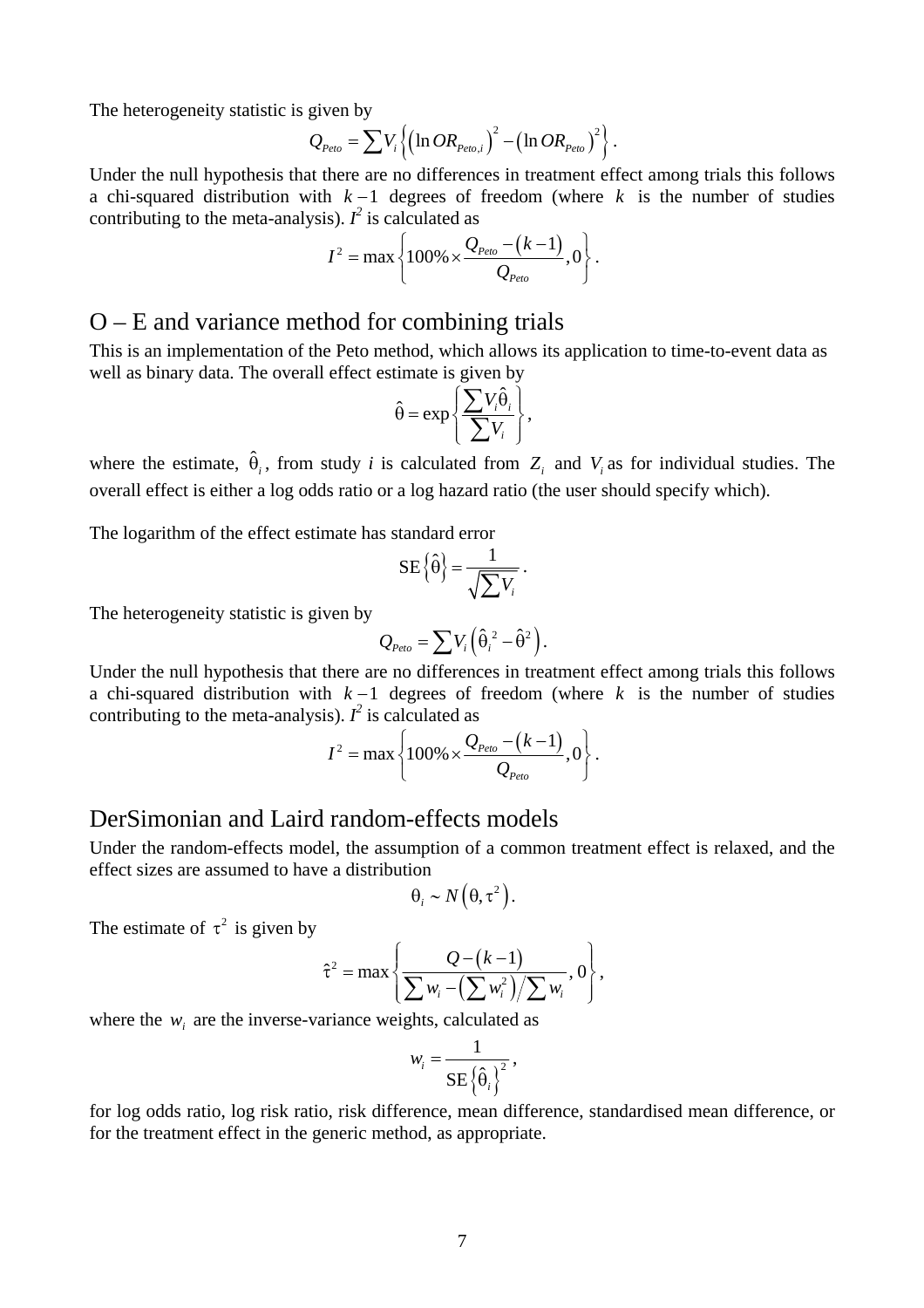For continuous data and for the generic method, Q is  $Q_N$ . For binary data, either  $Q_N$  or  $Q_{MH}$  may be taken. Both are implemented in RevMan 5 (and this is the only difference between randomeffects methods under 'Mantel-Haenszel' and 'inverse-variance' options). Again, for odds ratios, risk ratios and other ratio effects, the effect size is taken on the natural logarithmic scale.

Each study's effect size is given weight

$$
w_i' = \frac{1}{\text{SE}\left\{\hat{\theta}_i\right\}^2 + \hat{\tau}^2}.
$$

The pooled effect size is given by

$$
\hat{\boldsymbol{\theta}}_{\text{DL}} = \frac{\sum w_i^{\prime} \hat{\boldsymbol{\theta}}_i}{\sum w_i^{\prime}},
$$

and

$$
\text{SE}\left\{\hat{\theta}_{DL}\right\} = \frac{1}{\sqrt{\sum w'_i}}.
$$

Note that in the case where the heterogeneity statistic  $Q$  is less than or equal to its degrees of freedom  $(k-1)$ , the estimate of the between trial variation,  $\hat{\tau}^2$ , is zero, and the weights coincide with those given by the inverse-variance method.

## Confidence intervals

The 100(1 –  $\alpha$ )% confidence interval for  $\hat{\theta}$  is given by

$$
\hat{\theta} - SE\{\hat{\theta}\}\Phi(1-\alpha/2)
$$
 to  $\hat{\theta} + SE\{\hat{\theta}\}\Phi(1-\alpha/2)$ ,

where  $\hat{\theta}$  is the log odds ratio, log risk ratio, risk difference, mean difference, standardised mean difference or generic treatment effect and Φ is the standard normal deviate. For log odds ratios, log risk ratios and generic treatment effects entered on the log scale (and identified as such by the review author), the point estimate and confidence interval limits are exponentiated for presentation.

### Test statistics

#### **Test for presence of an overall treatment effect**

In all cases, the test statistic is given by

$$
Z = \frac{\hat{\theta}}{SE(\hat{\theta})},
$$

where the odds ratio, risk ratio and other ratio treatment effects are again considered on the log scale. Under the null hypothesis that there is no overall effect of treatment effect this follows a standard normal distribution.

### **Test for comparison of subgroups**

The test is valid for all methods except the Mantel-Haenszel methods for binary data. The *Q* statistic defined by either  $Q_{IV}$  or  $Q_{Peto}$  is calculated separately for each of the *S* subgroups and for the totality of studies, yielding statistics  $Q_1, \ldots, Q_s$  and  $Q_{\text{tot}}$ . The test statistic is given by

$$
Q_{\text{int}} = Q_{\text{tot}} - \sum_{j=1}^{S} Q_j.
$$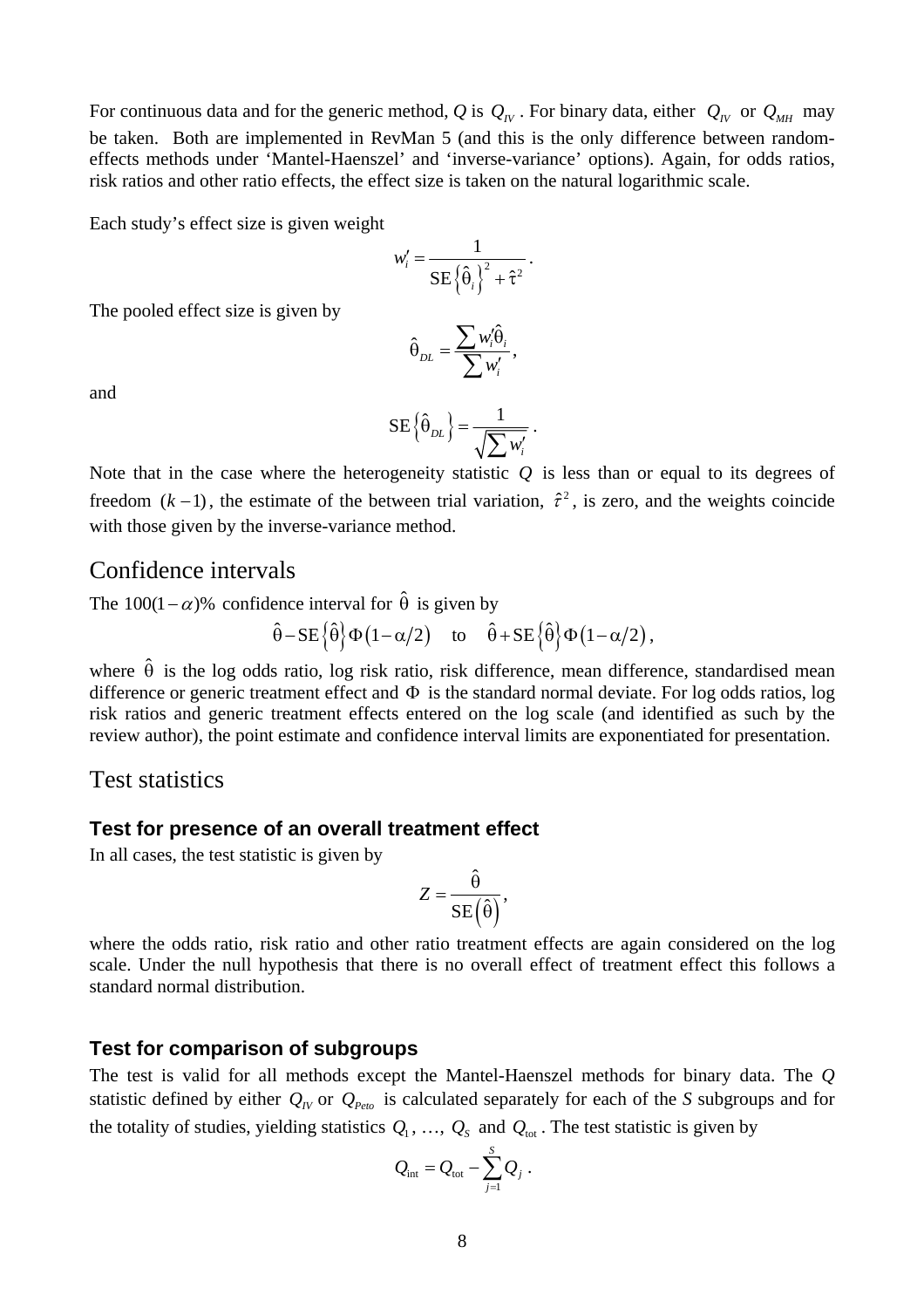Under the null hypothesis that there are no differences in treatment effect among subgroups this follows a chi-squared distribution with  $S-1$  degrees of freedom (where *S* is the number of subgroups).

The statistic  $I^2$  is calculated as

$$
I^{2} = \max \left\{ 100\% \times \frac{Q_{\text{int}} - (S - 1)}{Q_{\text{int}}}, 0 \right\}.
$$

This measures the extent of inconsistency among the subgroups' results, and is interpreted as approximately the proportion of total variation in subgroup estimates that is due to genuine variation across subgroups rather than sampling error.